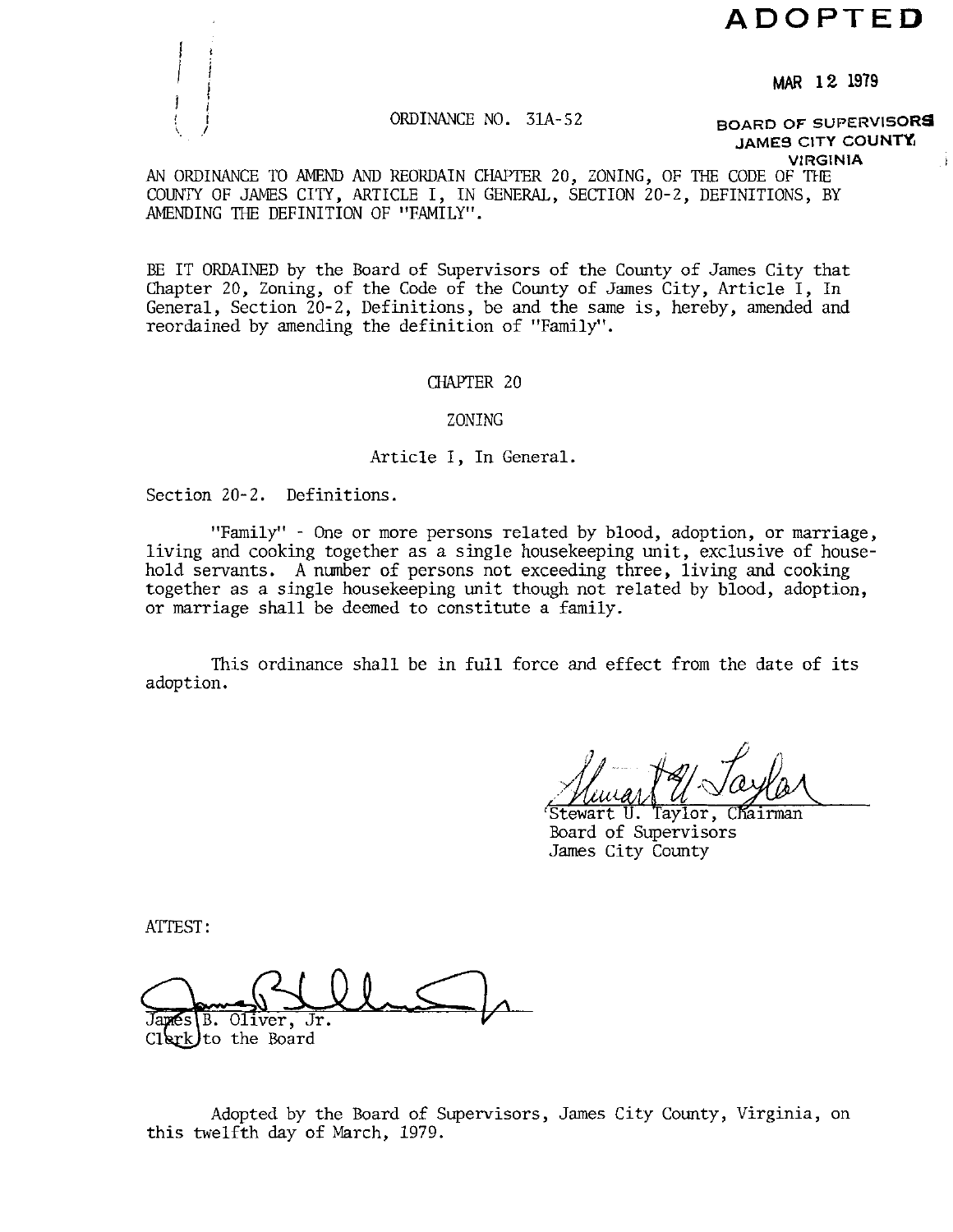## MEMORANDUM

DATE: March 13, 1979 William C. Porter, Jr., Director of Planning<br>TO: *2 Prank M. Morton, III, County Attorney*<br>FROM: **2** James B. Oliver, Jr., County Administrator James B. Oliver, Jr., County Administrator SUBJECT: Board of Supervisors Agenda Item  $#$   $D-5$ CASE NO. 2-13-78 - Definition of a Family

The above referenced item was approved/XIXY&~N~%%l at the Board of Supervisors Meeting of March 12, 1979 Continue to process as appropriate.

Administrator

(If checked) forward copy of correspondence sent to applicant, to this office.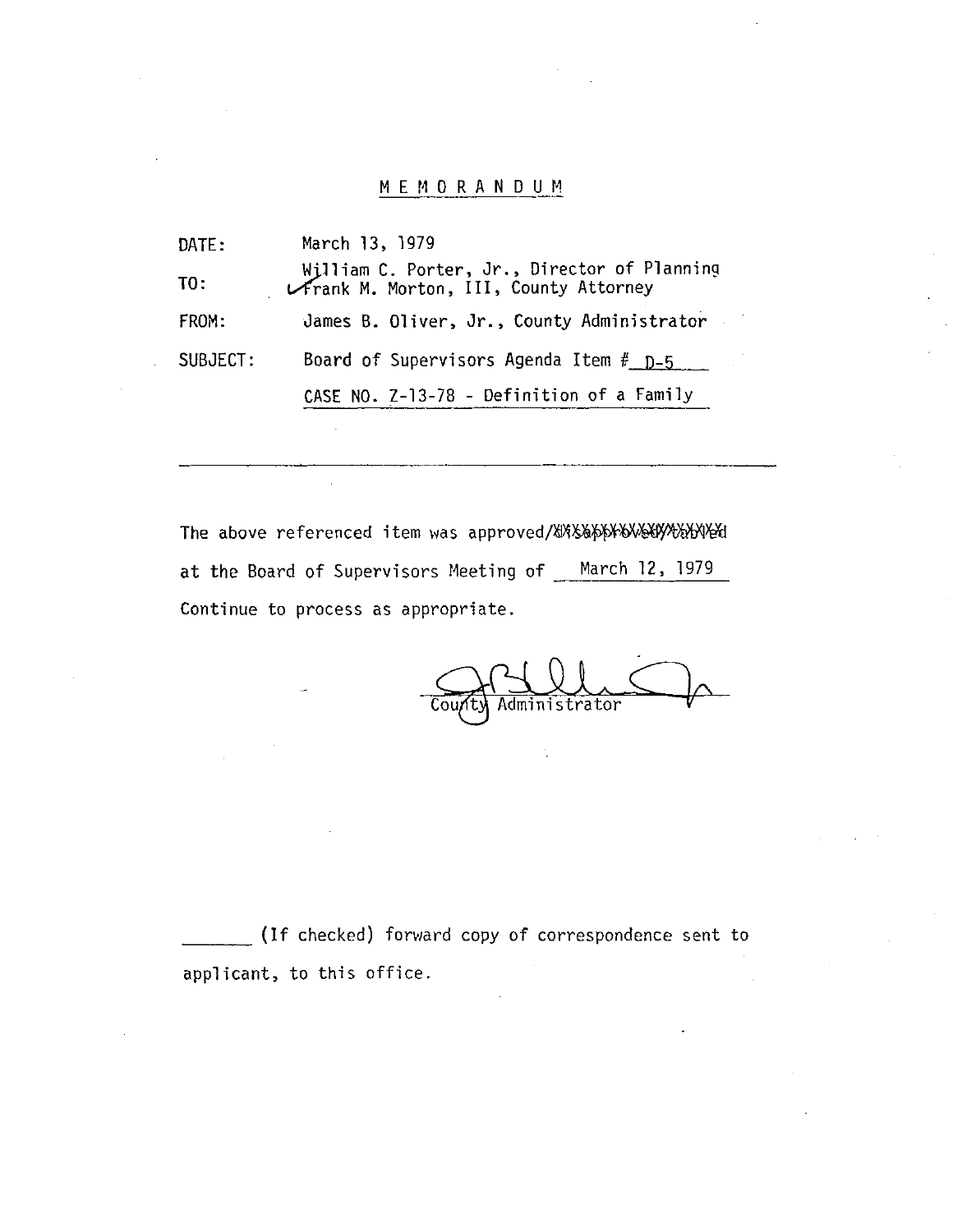#### MEMORANDUM

DATE: March 1, 1979

TO: The Honorable Chairman and Members of the Board of Supervisors

FROM: William C. Porter, Jr., Director of Planning

SUBJECT: Case No. 2-13-78 - Definition of a Family

For several months the Planning Commission has been reviewing the definition of a family. Attached is the definition of a family developed by the Planning Commission.

The proposed definition of a family places a limit of three on the number of unrelated individuals who may live together as a family unit for zoning purposes. The proposed ordinance does not restrict the number of people who are related by blood, marriage, or adoption who may live together as a family. The purpose of the proposed definition is to prevent the abuse of the present definition which has, in several instances, resulted in large numbers of unrelated individuals living together in a single family dwelling. Such abuse often creates traffic problems and may damage the single family character of a neighborhood.

As with the definition of a home occupation, the Ad Hoc Committee of the Planning Commission reviewed the proposed definition in detail. The Ad Hoc Committee, in proposing the limit of three unrelated individuals, recognized that insomecases a number larger than three may not be unreasonable. Because the Zoning Ordinance must be specific, a number which was felt to be most reasonable was recommended. The Ad Hoc Committee felt that in the cases where a larger number of unrelated persons could be reasonably defined as a family and the definition would create a hardship, the existing procedures for appeal to the Board of Zoning Appeals would provide adequate relief. In those cases where a group of unrelated people wished to live together in a quasi-family situation such as a fraternity house or group home, the Zoning Ordinance provision for a Special Use Permit may offer relief.